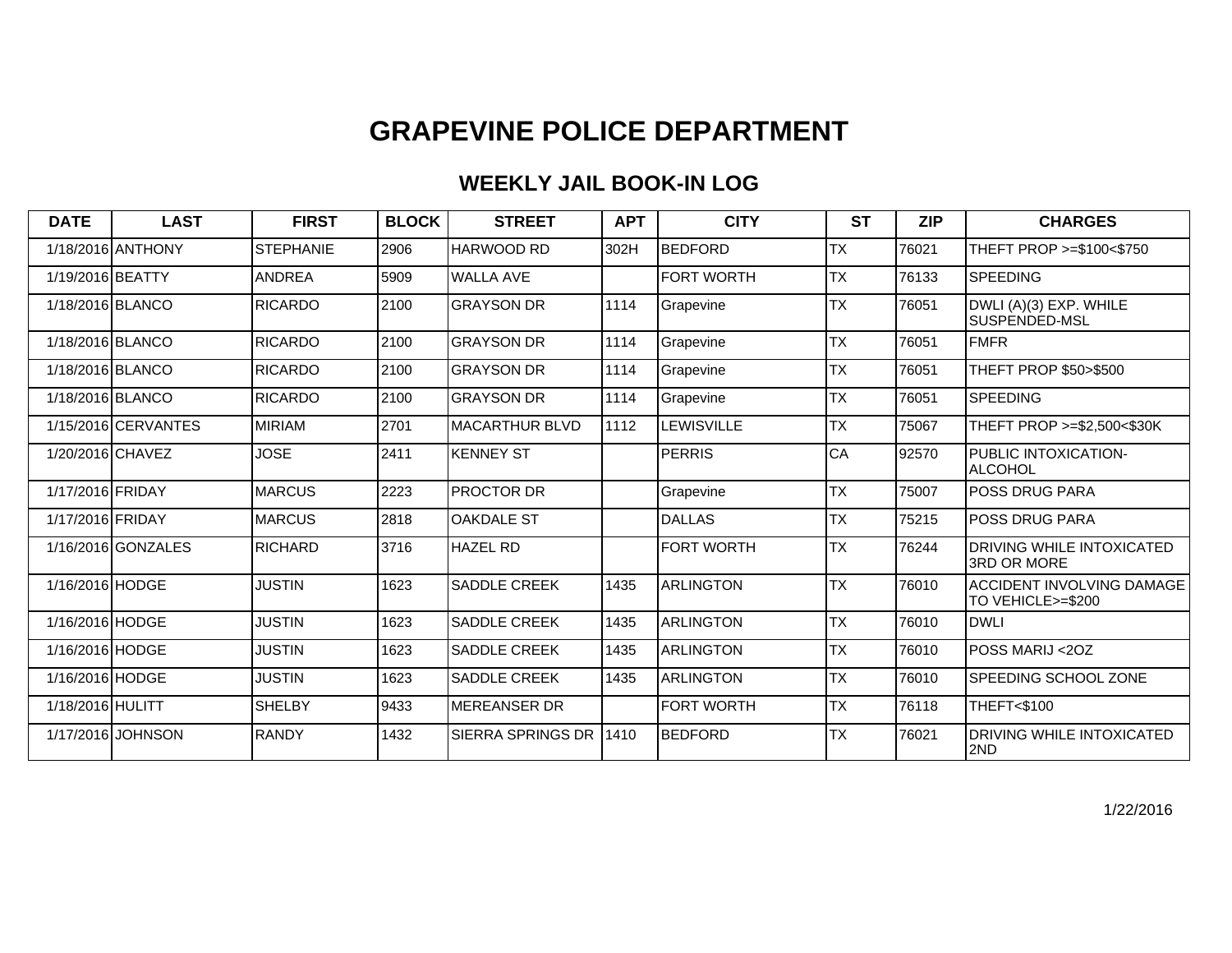### **WEEKLY JAIL BOOK-IN LOG**

| 1/20/2016 JOHNSON     | MICHAEL         | 1401 | <b>BRIARCREST DR</b> |     | Grapevine        | <b>TX</b> | 76051 | UNL CARRYING WEAPON                                                  |
|-----------------------|-----------------|------|----------------------|-----|------------------|-----------|-------|----------------------------------------------------------------------|
| 1/22/2016 LEONARDELLI | <b>STEPHEN</b>  | 2400 | <b>TIMBERLINE DR</b> | 276 | Grapevine        | <b>TX</b> | 76051 | <b>DRIVING WHILE</b><br>INTOXICATED/OPEN ALCH<br><b>CONTAINER</b>    |
| 1/17/2016 LOCKHART    | <b>ETTA</b>     | 2818 | <b>OAKDALE ST</b>    |     | DALLAS           | <b>TX</b> | 75215 | <b>DWLI</b>                                                          |
| 1/17/2016 LOCKHART    | <b>ETTA</b>     | 2818 | <b>OAKDALE ST</b>    |     | <b>DALLAS</b>    | <b>TX</b> | 75215 | <b>EXP REG</b>                                                       |
| 1/17/2016 LOCKHART    | <b>ETTA</b>     | 2818 | <b>OAKDALE ST</b>    |     | <b>DALLAS</b>    | <b>TX</b> | 75215 | Spdg 49/35                                                           |
| 1/17/2016 LOCKHART    | <b>ETTA</b>     | 2818 | <b>OAKDALE ST</b>    |     | <b>DALLAS</b>    | <b>TX</b> | 75215 | <b>DWLI</b>                                                          |
| 1/17/2016 LOCKHART    | <b>ETTA</b>     | 2818 | <b>OAKDALE ST</b>    |     | <b>DALLAS</b>    | <b>TX</b> | 75215 | FMFR                                                                 |
| 1/19/2016 MCCOLLUMS   | <b>KENDRICK</b> | 5207 | <b>MILLSPRINGS</b>   |     | <b>ARLINGTON</b> | <b>TX</b> | 76017 | <b>DISPLAY EXP LP</b>                                                |
| 1/19/2016 MCCOLLUMS   | KENDRICK        | 5207 | <b>MILLSPRINGS</b>   |     | <b>ARLINGTON</b> | <b>TX</b> | 76017 | SPEEDING                                                             |
| 1/19/2016 MCCOLLUMS   | <b>KENDRICK</b> | 5207 | <b>MILLSPRINGS</b>   |     | <b>ARLINGTON</b> | <b>TX</b> | 76017 | SPEEDING-ZONED-POST-CITY                                             |
| 1/19/2016 MCCOLLUMS   | <b>KENDRICK</b> | 5207 | <b>MILLSPRINGS</b>   |     | <b>ARLINGTON</b> | <b>TX</b> | 76017 | <b>FAIL TO CONTROL SPEED</b>                                         |
| 1/19/2016 MCCOLLUMS   | <b>KENDRICK</b> | 5207 | <b>MILLSPRINGS</b>   |     | <b>ARLINGTON</b> | <b>TX</b> | 76017 | NO DL ON PERSON                                                      |
| 1/19/2016 MCCOLLUMS   | <b>KENDRICK</b> | 5207 | <b>MILLSPRINGS</b>   |     | <b>ARLINGTON</b> | <b>TX</b> | 76017 | <b>SPEEDING</b>                                                      |
| 1/19/2016 MCCOLLUMS   | <b>KENDRICK</b> | 5207 | <b>MILLSPRINGS</b>   |     | <b>ARLINGTON</b> | <b>TX</b> | 76017 | <b>DWLI</b>                                                          |
| 1/19/2016 MCCOLLUMS   | <b>KENDRICK</b> | 5207 | <b>MILLSPRINGS</b>   |     | <b>ARLINGTON</b> | <b>TX</b> | 76017 | <b>DWLI</b>                                                          |
| 1/19/2016 MCCOLLUMS   | <b>KENDRICK</b> | 5207 | <b>MILLSPRINGS</b>   |     | <b>ARLINGTON</b> | <b>TX</b> | 76017 | FMFR                                                                 |
| 1/19/2016 MCCOLLUMS   | <b>KENDRICK</b> | 5207 | <b>MILLSPRINGS</b>   |     | <b>ARLINGTON</b> | <b>TX</b> | 76017 | NO SEAT BELT OR NOT<br><b>PROPERLY SECURED-DRIVER</b><br>15 AND OVER |
| 1/19/2016 MCCOLLUMS   | <b>KENDRICK</b> | 5207 | <b>MILLSPRINGS</b>   |     | <b>ARLINGTON</b> | <b>TX</b> | 76017 | <b>SPD</b>                                                           |
| 1/19/2016 MCCOLLUMS   | <b>KENDRICK</b> | 5207 | <b>MILLSPRINGS</b>   |     | <b>ARLINGTON</b> | <b>TX</b> | 76017 | NO SEAT BELT                                                         |

1/22/2016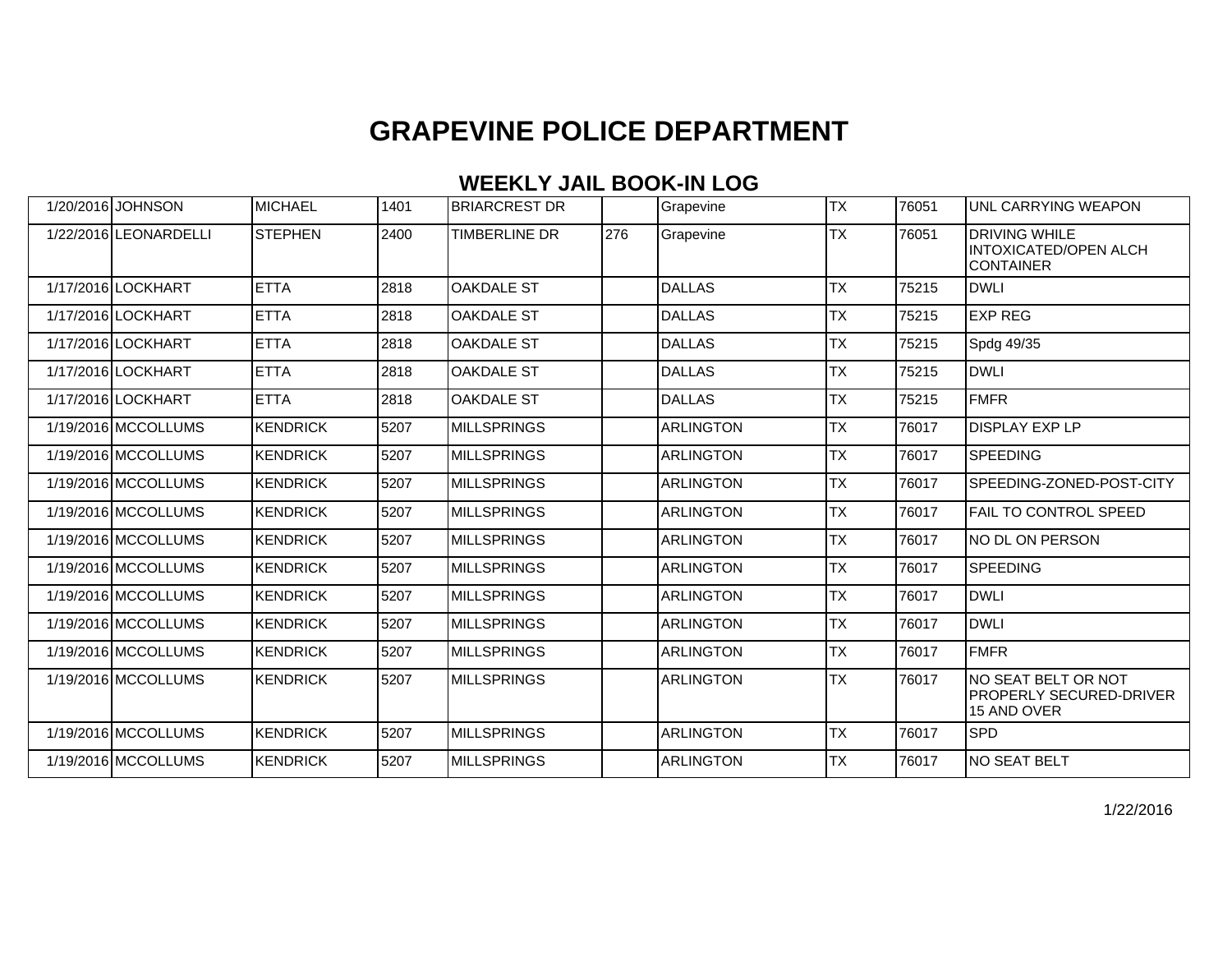#### **WEEKLY JAIL BOOK-IN LOG**

| 1/19/2016 MCCOLLUMS | KENDRICK        | 5207 | <b>IMILLSPRINGS</b>     |      | <b>ARLINGTON</b>   | <b>TX</b> | 76017 | INO SEAT BELT OR NOT<br>PROPERLY SECURED-DRIVER<br>15 AND OVER |
|---------------------|-----------------|------|-------------------------|------|--------------------|-----------|-------|----------------------------------------------------------------|
| 1/19/2016 MCCOLLUMS | <b>KENDRICK</b> | 5207 | <b>MILLSPRINGS</b>      |      | <b>ARLINGTON</b>   | <b>TX</b> | 76017 | <b>SPEEDING</b>                                                |
| 1/16/2016 MOTZ      | <b>DIANE</b>    | 6800 | <b>SHALIMAR CT</b>      |      | <b>COLLEYVILLE</b> | <b>TX</b> | 76034 | <b>EXP REG</b>                                                 |
| 1/16/2016 MOTZ      | <b>DIANE</b>    | 6800 | <b>SHALIMAR CT</b>      |      | <b>COLLEYVILLE</b> | <b>TX</b> | 76034 | <b>EXPIRED REGISTRATION</b>                                    |
| 1/16/2016 MOTZ      | <b>DIANE</b>    | 6800 | <b>SHALIMAR CT</b>      |      | <b>COLLEYVILLE</b> | <b>TX</b> | 76034 | NO VALID DRIVER'S LICENSE<br>(SUSPENDED)                       |
| 1/16/2016 MOTZ      | <b>DIANE</b>    | 6800 | <b>SHALIMAR CT</b>      |      | <b>COLLEYVILLE</b> | <b>TX</b> | 76034 | <b>SPEEDING</b>                                                |
| 1/16/2016 MOTZ      | <b>DIANE</b>    | 6800 | <b>SHALIMAR CT</b>      |      | <b>COLLEYVILLE</b> | <b>TX</b> | 76034 | <b>FAIL TO MAINTAIN FINANCIAL</b><br><b>RESPONSIBILITY</b>     |
| 1/16/2016 MOTZ      | <b>DIANE</b>    | 6800 | <b>SHALIMAR CT</b>      |      | <b>COLLEYVILLE</b> | <b>TX</b> | 76034 | <b>I</b> FTA                                                   |
| 1/20/2016 PIANELLI  | <b>DESIREE</b>  | 635  | <b>LAKE PARK DR</b>     |      | <b>COPPELL</b>     | <b>TX</b> | 75019 | <b>DRIVING WHILE INTOXICATED</b><br>2ND                        |
| 1/19/2016 PUGH      | <b>GARRETT</b>  | 3809 | <b>JACKSON RD</b>       |      | <b>COLLEYVILLE</b> | <b>TX</b> | 76034 | <b>SPEEDING</b>                                                |
| 1/20/2016 RAICES    | <b>MARCUS</b>   | 365  | <b>MIDDLE TPKE EAST</b> |      | <b>MANCHESTER</b>  | lст       | 06040 | POSS MARIJ <2OZ                                                |
| 1/18/2016 ROBERTS   | ANGELA          | 3733 | <b>WILLIAMS DEHAES</b>  | 1204 | <b>IRVING</b>      | <b>TX</b> | 75038 | <b>EXPIRED REGISTRATION</b>                                    |
| 1/18/2016 ROBERTS   | ANGELA          | 3733 | <b>WILLIAMS DEHAES</b>  | 1204 | <b>IRVING</b>      | <b>TX</b> | 75038 | FMFR                                                           |
| 1/18/2016 ROBERTS   | ANGELA          | 3733 | <b>WILLIAMS DEHAES</b>  | 1204 | <b>IRVING</b>      | <b>TX</b> | 75038 | FTA                                                            |
| 1/18/2016 ROBERTS   | <b>ANGELA</b>   | 3733 | <b>WILLIAMS DEHAES</b>  | 1204 | <b>IRVING</b>      | <b>TX</b> | 75038 | <b>EXPIRED DL</b>                                              |
| 1/18/2016 ROBERTS   | <b>ANGELA</b>   | 3733 | <b>WILLIAMS DEHAES</b>  | 1204 | <b>IRVING</b>      | <b>TX</b> | 75038 | <b>EXPIRED REGISTRATION</b>                                    |
| 1/18/2016 ROBERTS   | <b>ANGELA</b>   | 3733 | <b>WILLIAMS DEHAES</b>  | 1204 | <b>IRVING</b>      | <b>TX</b> | 75038 | NO VALID INSPECTION                                            |
| 1/18/2016 ROBERTS   | ANGELA          | 3733 | <b>WILLIAMS DEHAES</b>  | 1204 | <b>IRVING</b>      | <b>TX</b> | 75038 | <b>EXPIRED DL</b>                                              |
| 1/18/2016 ROBERTS   | <b>ANGELA</b>   | 3733 | <b>WILLIAMS DEHAES</b>  | 1204 | <b>IRVING</b>      | <b>TX</b> | 75038 | <b>EXPIRED VEH INSPECTION</b>                                  |

1/22/2016